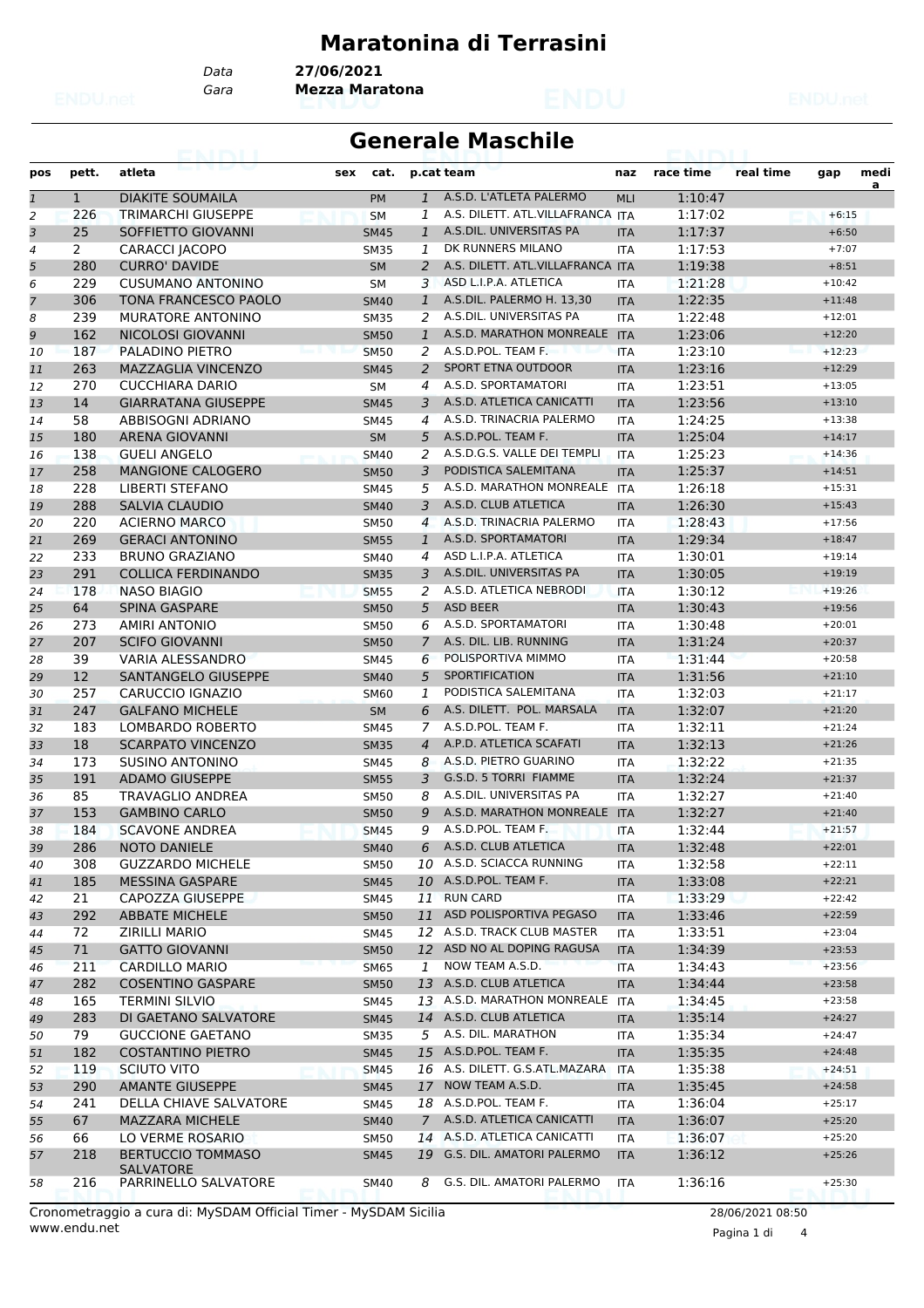# **Generale Maschile**

| pos      | pett.     | atleta                                      | sex | cat.                       |                | p.cat team                               | naz                      | race time          | real time | gap                  | medi<br>a |
|----------|-----------|---------------------------------------------|-----|----------------------------|----------------|------------------------------------------|--------------------------|--------------------|-----------|----------------------|-----------|
| 59       | 296       | <b>GRECO GIUSEPPE</b>                       |     | <b>SM</b>                  | $7^{\circ}$    | ASD POLISPORTIVA PEGASO                  | <b>ITA</b>               | 1:36:17            |           | $+25:30$             |           |
| 60       | 17        | <b>CRISPINO OSCAR</b>                       |     | <b>SM45</b>                | 20             | ASD CORRENDO PER ACI -                   | <b>ITA</b>               | 1:36:19            |           | $+25:33$             |           |
| 61       | 168       | <b>VITRANO GIOVANNI</b>                     |     | <b>SM55</b>                | $\overline{4}$ | A.S.D. MARATHON MONREALE ITA             |                          | 1:36:29            |           | $+25:42$             |           |
| 62       | 265       | <b>GRASSO MASSIMO</b>                       |     | <b>SM45</b>                | 21             | SPORT ETNA OUTDOOR                       | <b>ITA</b>               | 1:36:31            |           | $+25:44$             |           |
| 63       | 305       | <b>SPINA FABIO</b>                          |     | <b>SM35</b>                | 6              | ASD MEDIA@                               | <b>ITA</b>               | 1:36:34            |           | $+25:47$             |           |
| 64       | 242       | <b>GIARDINA SILVESTRO</b>                   |     | <b>SM55</b>                | 5              | A.S. DILETT. POL. MARSALA                | <b>ITA</b>               | 1:36:36            |           | $+25:49$             |           |
| 65       | 253       | <b>ARANCIO ANGELO</b>                       |     | <b>SM45</b>                | 22             | <b>MARATHON CALTANISSETTA</b>            | <b>ITA</b>               | 1:36:38            |           | $+25:51$             |           |
| 66       | 194       | LO MONACO CARMELO                           |     | <b>SM55</b>                | 6              | A.S.D. MARATHON TEAM                     | <b>ITA</b>               | 1:36:40            |           | $+25:53$             |           |
| 67       | 298       | LO MONTE GIUSEPPE                           |     | <b>SM55</b>                | $\overline{7}$ | ASD POLISPORTIVA PEGASO                  | <b>ITA</b>               | 1:36:54            |           | $+26:08$             |           |
| 68       | 195       | <b>TERRANA DIEGO</b>                        |     | <b>SM40</b>                | 9              | A.S.D. MARATHON TEAM                     | <b>ITA</b>               | 1:37:09            |           | $+26:22$             |           |
| 69       | 255       | <b>ASTI CARMELO</b>                         |     | <b>SM55</b>                | 8              | PODISTICA SALEMITANA                     | <b>ITA</b>               | 1:37:18            |           | $+26:31$             |           |
| 70       | 10        | INSINGO VINCENZO<br>CALOGERO                |     | SM45                       |                | 23 A.S.D. AIRONE                         | ITA                      | 1:37:28            |           | $+26:42$             |           |
| 71       | 193       | <b>MALTESE PLACIDO</b>                      |     | <b>SM55</b>                | 9              | G.S.D. 5 TORRI FIAMME                    | <b>ITA</b>               | 1:37:32            |           | $+26:45$             |           |
| 72       | 299       | LO VERDE GIUSEPPE                           |     | <b>SM65</b>                | 2              | ASD POLISPORTIVA PEGASO                  | <b>ITA</b>               | 1:38:03            |           | $+27:16$             |           |
| 73       | 105       | LA PLACA NATALE                             |     | <b>SM35</b>                | $\overline{7}$ | ASD PALERMO RUNNING                      | <b>ITA</b>               | 1:38:13            |           | $+27:27$             |           |
| 74       | 53        | <b>VOLO GASPARE</b>                         |     | <b>SM55</b>                |                | 10 RUN CARD                              | <b>ITA</b>               | 1:38:19            |           | $+27:33$             |           |
| 75       | 101       | <b>GRECO SALVATORE</b><br><b>MATTEO</b>     |     | <b>SM</b>                  | 8              | <b>RUN CARD</b>                          | <b>ITA</b>               | 1:38:25            |           | $+27:39$             |           |
| 76       | 268       | LO BAIDO BARTOLOMEO                         |     | <b>SM40</b>                | 10             | A.S.D. SPORTAMATORI                      | <b>ITA</b>               | 1:38:29            |           | $+27:42$             |           |
| 77       | 129       | <b>FERRO MAURIZIO</b>                       |     | <b>SM50</b>                | 15             | POLISPORTIVA ATLETICA                    | <b>ITA</b>               | 1:38:32            |           | $+27:45$             |           |
| 78       | 237       | <b>ALIO TERENZIO</b>                        |     | <b>SM45</b>                |                | 24 A.S.D. PRO SPORT RAVANUSA             | <b>ITA</b>               | 1:38:36            |           | $+27:49$             |           |
| 79       | 287       | RANDAZZO TULLIO                             |     | <b>SM</b>                  | 9              | A.S.D. CLUB ATLETICA                     | <b>ITA</b>               | 1:38:36            |           | $+27:50$             |           |
| 80       | 135       | LO VOI CLAUDIO                              |     | <b>SM50</b>                |                | 16 A.S. DIL. ATL.MONDELLO                | ITA                      | 1:39:07            |           | $+28:20$             |           |
| 81       | 303       | <b>D'AMORE GIUSEPPE</b>                     |     | <b>SM50</b>                |                | 17 ASD POLISPORTIVA PEGASO               | <b>ITA</b>               | 1:39:20            |           | $+28:33$             |           |
| 82       | 163       | SANGHEZ ANTONINO                            |     | <b>SM55</b>                |                | 11 A.S.D. MARATHON MONREALE              | <b>ITA</b>               | 1:39:29            |           | $+28:42$             |           |
| 83       | 236       | <b>MISTRETTA FRANCESCO</b>                  |     | <b>SM35</b>                | 8              | A.S.D. PRO SPORT RAVANUSA                | <b>ITA</b>               | 1:39:35            |           | $+28:48$             |           |
| 84       | 293       | <b>BELVISO MARCELLO</b>                     |     | <b>SM40</b>                | 11             | ASD POLISPORTIVA PEGASO                  | <b>ITA</b>               | 1:39:37            |           | $+28:50$             |           |
| 85       | 160       | <b>MESSINA PIETRO</b>                       |     | <b>SM45</b>                |                | 25 A.S.D. MARATHON MONREALE              | <b>ITA</b>               | 1:39:37            |           | $+28:50$             |           |
| 86       | 137       | <b>FERRARA SANDRO</b>                       |     | <b>SM40</b>                |                | 12 A.S.D.G.S. VALLE DEI TEMPLI           | <b>ITA</b>               | 1:39:41            |           | $+28:54$             |           |
| 87       | 139       | <b>INGUANTA LILLO</b>                       |     | <b>SM50</b>                |                | 18 A.S.D.G.S. VALLE DEI TEMPLI           | <b>ITA</b>               | 1:39:41            |           | $+28:54$             |           |
| 88       | 22        | PELUSO MICHELANGELO                         |     | <b>SM40</b>                |                | 13 A.S.D.POL. UISP SANTA CROCE ITA       |                          | 1:40:38            |           | $+29:51$             |           |
| 89       | 261       | DI PRIMO NICOLO'                            |     | <b>SM55</b>                |                | 12 SPORT ETNA OUTDOOR                    | <b>ITA</b>               | 1:40:42            |           | $+29:55$             |           |
| 90       | 59        | PIAZZA GIORGIO                              |     | <b>SM35</b>                | 9              | <b>RUN CARD</b>                          | <b>ITA</b>               | 1:40:45            |           | $+29:59$             |           |
| 91       | 145       | PIPITONE GIACINTO                           |     | <b>SM45</b>                | 26             | ASD EQUILIBRA RUNNING                    | <b>ITA</b>               | 1:41:01            |           | $+30:14$             |           |
| 92       | 132       | <b>CAROLLO FILIPPO</b>                      |     | <b>SM35</b>                |                | 10 A.S. DIL. ATL.MONDELLO<br>14 ASD AGEX | <b>ITA</b>               | 1:41:05            |           | $+30:19$             |           |
| 93       | 114       | <b>EMANUELE GIULIO</b>                      |     | <b>SM40</b>                |                | <b>RUN CARD</b>                          | <b>ITA</b>               | 1:41:20            |           | $+30:33$             |           |
| 94       | 46<br>100 | <b>IUCULANO LORENZO</b><br>MISSERI GIOVANNI |     | <b>SM35</b>                | 11             | 27 A.S.D. PALERMO CITY                   | <b>ITA</b>               | 1:41:49            |           | $+31:02$<br>$+31:07$ |           |
| 95<br>96 | 302       | FEROTTI GIOVANNI                            |     | <b>SM45</b><br><b>SM65</b> | 3              | ASD POLISPORTIVA PEGASO                  | <b>ITA</b><br><b>ITA</b> | 1:41:54<br>1:41:55 |           | $+31:09$             |           |
| 97       | 103       | <b>GIRGENTI DANILO</b>                      |     | <b>SM50</b>                |                | 19 ASD PALERMO RUNNING                   |                          | 1:41:58            |           | $+31:11$             |           |
| 98       | 19        | <b>BROGLIO FLAVIO</b>                       |     | SM50                       |                | 20 ASD BEER                              | <b>ITA</b><br><b>ITA</b> | 1:42:27            |           | $+31:40$             |           |
| 99       | 48        | <b>GARGAGLIANO FRANCESCO</b>                |     | SM                         |                | 10 RUN CARD                              | <b>ITA</b>               | 1:42:39            |           | $+31:53$             |           |
| 100      | 54        | <b>BLANDINO FABIO</b>                       |     | <b>SM50</b>                |                | 21 A.S.DIL. PALERMO H. 13,30             | <b>ITA</b>               | 1:42:40            |           | $+31:53$             |           |
| 101      | 285       | LO IACONO LEONARDO                          |     | <b>SM60</b>                |                | 2 A.S.D. CLUB ATLETICA                   | <b>ITA</b>               | 1:42:46            |           | $+31:59$             |           |
| 102      | 217       | CANNOVA MAURIZIO                            |     | SM55                       |                | 13 G.S. DIL. AMATORI PALERMO             | <b>ITA</b>               | 1:42:52            |           | $+32:05$             |           |
| 103      | 147       | <b>CAMPAGNA ARCANGELO</b>                   |     | <b>SM55</b>                |                | 14 A.S.D. MARATHON MONREALE              | <b>ITA</b>               | 1:43:22            |           | $+32:35$             |           |
| 104      | 284       | <b>FAZZINO SAVERIO</b>                      |     | <b>SM55</b>                |                | 15 A.S.D. CLUB ATLETICA                  | ITA                      | 1:43:33            |           | $+32:46$             |           |
| 105      | 179       | <b>PRUITI CIARELLO</b><br><b>ALESSANDRO</b> |     | <b>SM55</b>                |                | 16 A.S.D. ATLETICA NEBRODI               | <b>ITA</b>               | 1:43:39            |           | $+32:53$             |           |
| 106      | 246       | PIZZO ANTONIO                               |     | <b>SM60</b>                | 3              | A.S. DILETT. POL. MARSALA                | <b>ITA</b>               | 1:43:41            |           | $+32:54$             |           |
| 107      | 267       | <b>CATANIA SALVATORE</b>                    |     | <b>SM45</b>                |                | 28 SPORT ETNA OUTDOOR                    | <b>ITA</b>               | 1:43:46            |           | $+32:59$             |           |
| 108      | 74        | DI FALCO MARCO MARIA                        |     | SM55                       |                | 17 A.S.DIL. UNIVERSITAS PA               | ITA                      | 1:43:53            |           | $+33:07$             |           |
| 109      | 151       | DI VERDE GIOACCHINO                         |     | <b>SM45</b>                |                | 29 A.S.D. MARATHON MONREALE              | <b>ITA</b>               | 1:44:13            |           | $+33:27$             |           |
| 110      | 146       | ALBANO GIOVANNI                             |     | SM55                       |                | 18 A.S.D. MARATHON MONREALE ITA          |                          | 1:44:14            |           | $+33:27$             |           |
| 111      | 92        | LA CORTE IGNAZIO                            |     | <b>SM35</b>                |                | 12 ASD TERMINI MARATHON E                | <b>ITA</b>               | 1:44:34            |           | $+33:47$             |           |
| 112      | 78        | LO FARO RENATO                              |     | <b>SM60</b>                | 4              | A.S.D.ATHLETICS & RUN                    | <b>ITA</b>               | 1:44:38            |           | $+33:51$             |           |
| 113      | 156       | <b>INTRAVAIA ALESSANDRO</b>                 |     | <b>SM55</b>                |                | 19 A.S.D. MARATHON MONREALE              | <b>ITA</b>               | 1:44:49            |           | $+34:02$             |           |
| 114      | 152       | FIUMEFREDDO GIUSEPPE                        |     | <b>SM50</b>                |                | 22 A.S.D. MARATHON MONREALE              | <b>ITA</b>               | 1:45:10            |           | $+34:23$             |           |
| 115      | 188       | <b>ARENA ROBERTO</b>                        |     | <b>SM50</b>                |                | 23 A.S.D.POL. TEAM F.                    | <b>ITA</b>               | 1:45:14            |           | $+34:27$             |           |
| 116      | 56        | MAZZARA ALBERTO                             |     | <b>SM55</b>                |                | 20 A.S.D. TRINACRIA PALERMO              | <b>ITA</b>               | 1:45:19            |           | $+34:33$             |           |
| 117      | 130       | <b>LAMBRO GIOVANNI</b><br><b>BATTISTA</b>   |     | <b>SM45</b>                |                | 30 POLISPORTIVA ATLETICA                 | <b>ITA</b>               | 1:45:21            |           | $+34:34$             |           |
| 118      | 222       | <b>CONTE MAURIZIO</b>                       |     | SM50                       |                | 24 A.S.D. TRINACRIA PALERMO              | <b>ITA</b>               | 1:45:29            |           | $+34:43$             |           |
| 119      | 254       | TRENTUNO LUIGI                              |     | <b>SM65</b>                | $\overline{4}$ | <b>MARATHON CALTANISSETTA</b>            | <b>ITA</b>               | 1:45:45            |           | $+34:58$             |           |
| 120      | 300       | <b>MACRI' GIUSEPPE</b>                      |     | <b>SM35</b>                |                | 13 ASD POLISPORTIVA PEGASO               | <b>ITA</b>               | 1:45:47            |           | $+35:00$             |           |

www.endu.net Cronometraggio a cura di: MySDAM Official Timer - MySDAM Sicilia 28/06/2021 08:50

Pagina 2 di 4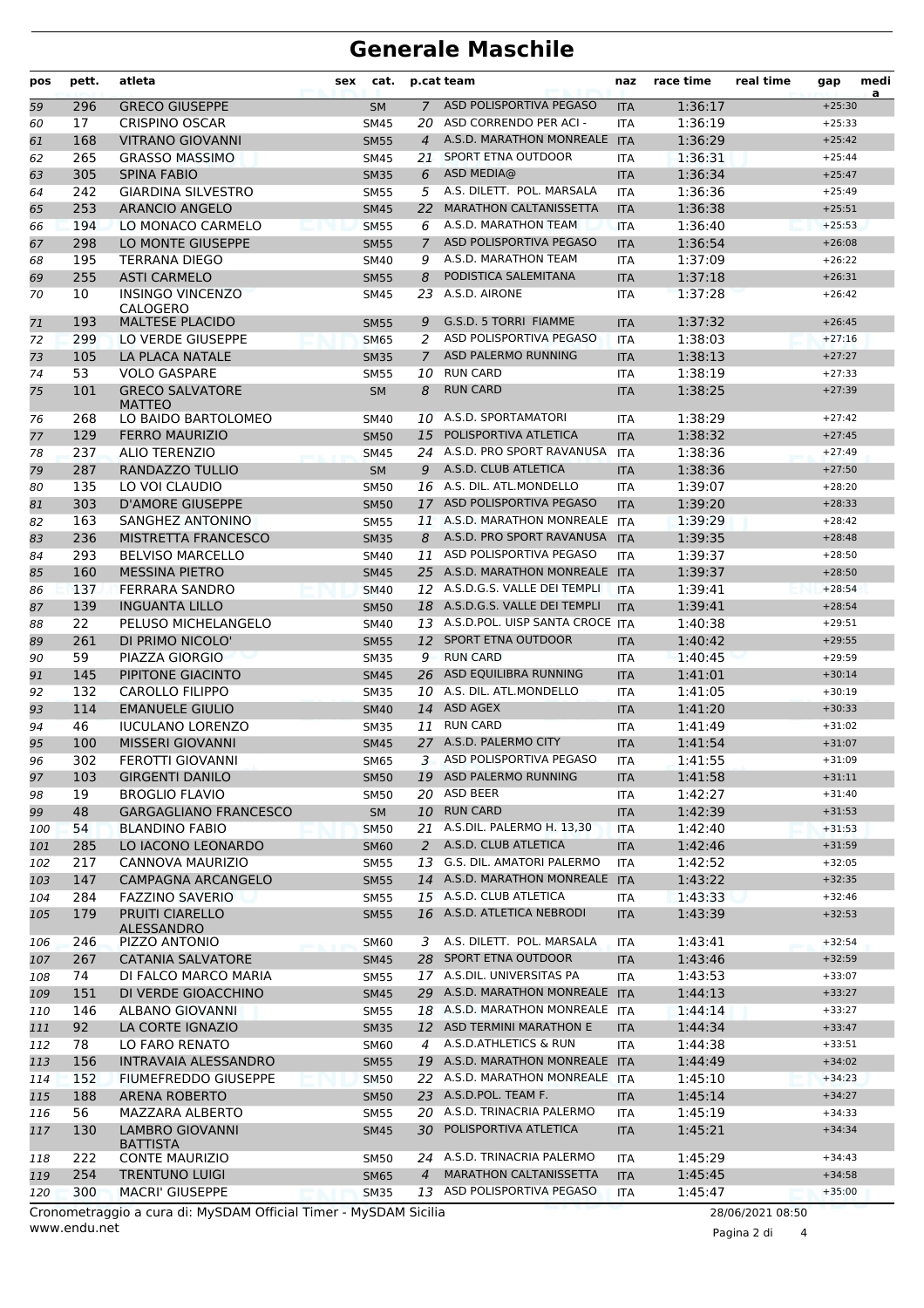# **Generale Maschile**

| pos | pett. | atleta                                       | sex                   | cat.        |              | p.cat team                      | naz        | race time | real time | gap      | medi<br>a |
|-----|-------|----------------------------------------------|-----------------------|-------------|--------------|---------------------------------|------------|-----------|-----------|----------|-----------|
| 121 | 177   | <b>GIALLOMBARDO MAURIZIO</b>                 |                       | <b>SM60</b> |              | 5 A.S.D. ATLETICA NEBRODI       | <b>ITA</b> | 1:45:50   |           | $+35:03$ |           |
| 122 | 16    | <b>BIAGINI IVAN</b>                          |                       | <b>SM</b>   | 11           | A.S.D. PODISTICA PATTESE        | <b>ITA</b> | 1:46:01   |           | $+35:14$ |           |
| 123 | 126   | <b>BILA' ANDREA</b>                          |                       | <b>SM</b>   |              | 12 A.S. DILETT. G.S.ATL.MAZARA  | <b>ITA</b> | 1:46:17   |           | $+35:31$ |           |
| 124 | 186   | <b>BARBATO NICOLA</b>                        |                       | SM45        |              | 31 A.S.D.POL. TEAM F.           | ITA        | 1:46:27   |           | $+35:40$ |           |
| 125 | 133   | <b>GUERRERA DOMENICO</b>                     |                       | <b>SM45</b> |              | 32 A.S. DIL. ATL.MONDELLO       | <b>ITA</b> | 1:46:33   |           | $+35:46$ |           |
| 126 | 297   | <b>LANTIERI ETTORE</b>                       |                       | <b>SM65</b> | 5            | ASD POLISPORTIVA PEGASO         | <b>ITA</b> | 1:46:46   |           | $+35:59$ |           |
| 127 | 134   | <b>BERLIOZ MARCO</b>                         |                       | <b>SM50</b> | 25           | A.S. DIL. ATL.MONDELLO          | <b>ITA</b> | 1:46:56   |           | $+36:09$ |           |
| 128 | 44    | <b>FANTACCIONE</b>                           | <b>A STAR PRODUCT</b> | <b>SM</b>   | 13           | <b>RUN CARD</b>                 | <b>ITA</b> | 1:47:04   |           | $+36:17$ |           |
| 129 | 181   | ALESSANDRO MARIA<br><b>IPPOLITO ANTONINO</b> |                       | <b>SM40</b> | 15           | A.S.D.POL. TEAM F.              | <b>ITA</b> | 1:47:41   |           | $+36:54$ |           |
| 130 | 68    | <b>CAMMALLERI MARCO</b>                      |                       | SM50        | 26           | A.S.D. ATLETICA CANICATTI       | <b>ITA</b> | 1:47:42   |           | $+36:55$ |           |
| 131 | 174   | <b>AQUILIA MAURIZIO</b>                      |                       | <b>SM45</b> |              | 33 A.S.D. ATLETICA NEBRODI      | <b>ITA</b> | 1:47:55   |           | $+37:09$ |           |
| 132 | 60    | INGARGIOLA GIUSEPPE                          |                       | <b>SM40</b> | 16           | RUN CARD                        | <b>ITA</b> | 1:48:05   |           | $+37:19$ |           |
| 133 | 262   | <b>LEANZA VINCENZO</b>                       |                       | <b>SM50</b> | 27           | <b>SPORT ETNA OUTDOOR</b>       | <b>ITA</b> | 1:48:33   |           | $+37:46$ |           |
| 134 | 301   | <b>MERENDINO PIETRO</b>                      |                       | <b>SM55</b> | 21           | ASD POLISPORTIVA PEGASO         | <b>ITA</b> | 1:48:35   |           | $+37:48$ |           |
| 135 | 115   | <b>GIUFFRE' VINCENZO</b>                     |                       | <b>SM55</b> | 22           | ASD AGEX                        | <b>ITA</b> | 1:48:36   |           | $+37:50$ |           |
| 136 | 238   | <b>BERTOLONE GIUSEPPE</b>                    |                       | SM50        |              | 28 A.S.D. PRO SPORT RAVANUSA    | <b>ITA</b> | 1:48:44   |           | $+37:57$ |           |
| 137 | 252   | <b>FRATTALLONE MARCELLO</b>                  |                       | <b>SM45</b> | 34           | <b>MARATHON CALTANISSETTA</b>   | <b>ITA</b> | 1:49:06   |           | $+38:19$ |           |
| 138 | 61    | LI MULI GIOVANNI                             |                       | <b>SM40</b> |              | 17 ASD MEDIA@                   | <b>ITA</b> | 1:49:31   |           | $+38:45$ |           |
| 139 | 198   | <b>SPECIALE VITO</b>                         |                       | <b>SM35</b> | 14           | ASD MEDIA@                      | <b>ITA</b> | 1:49:52   |           | $+39:05$ |           |
| 140 | 102   | CAVARRETTA FRANCESCO                         |                       | <b>SM45</b> | 35           | ASD PALERMO RUNNING             | <b>ITA</b> | 1:50:18   |           | $+39:31$ |           |
| 141 | 167   | <b>VASSALLO PAOLO</b>                        |                       | <b>SM55</b> |              | 23 A.S.D. MARATHON MONREALE     | <b>ITA</b> | 1:50:24   |           | $+39:37$ |           |
| 142 | 219   | <b>MURATORE ANTONIO</b>                      |                       | <b>SM55</b> | 24           | G.S. DIL. AMATORI PALERMO       | <b>ITA</b> | 1:51:01   |           | $+40:14$ |           |
| 143 | 210   | LANZARONE CALOGERO                           |                       | <b>SM45</b> |              | 36 A.S. DIL. POL. MENFI '95     | <b>ITA</b> | 1:51:14   |           | $+40:27$ |           |
| 144 | 94    | <b>MORANDO GIUSEPPE</b>                      |                       | <b>SM40</b> |              | 18 ASD TERMINI MARATHON E       | <b>ITA</b> | 1:51:40   |           | $+40:54$ |           |
| 145 | 99    | <b>MANCUSO GIANFRANCO</b>                    |                       | <b>SM50</b> | 29           | <b>RUN CARD</b>                 | <b>ITA</b> | 1:51:47   |           | $+41:00$ |           |
| 146 | 235   | <b>CHIRCO MARIO</b>                          |                       | <b>SM40</b> | 19           | ASD L.I.P.A. ATLETICA           | <b>ITA</b> | 1:51:54   |           | $+41:07$ |           |
| 147 | 73    | ARONICA FERDINANDO                           |                       | <b>SM55</b> | 25.          | A.S.D. TRACK CLUB MASTER        | <b>ITA</b> | 1:52:25   |           | $+41:38$ |           |
| 148 | 266   | CARDILLO NUNZIO                              |                       | <b>SM45</b> | 37           | SPORT ETNA OUTDOOR              | <b>ITA</b> | 1:52:26   |           | $+41:39$ |           |
| 149 | 15    | <b>GIANNONE MATTEO</b>                       |                       | <b>SM35</b> | 15           | <b>RUN CARD</b>                 | <b>ITA</b> | 1:52:29   |           | $+41:42$ |           |
| 150 | 251   | <b>VENTURIERI GIUSEPPE</b>                   |                       | <b>SM40</b> | 20           | A.S. DIL. POL.AGATOCLE          | <b>ITA</b> | 1:52:41   |           | $+41:55$ |           |
| 151 | 104   | <b>FERRANTE GAETANO</b>                      |                       | <b>SM55</b> | 26           | ASD PALERMO RUNNING             | <b>ITA</b> | 1:52:45   |           | $+41:58$ |           |
| 152 | 289   | <b>SGROI VINCENZO</b>                        |                       | SM40        |              | 21 A.S.D. CLUB ATLETICA         | <b>ITA</b> | 1:53:06   |           | $+42:19$ |           |
| 153 | 275   | <b>RUSSO ANTONINO</b>                        |                       | <b>SM75</b> | $\mathbf{1}$ | A.S. DIL. POL. ATL. BAGHERIA    | <b>ITA</b> | 1:53:15   |           | $+42:28$ |           |
| 154 | 142   | <b>BAGLIERI MARIO</b>                        |                       | SM65        | 6            | A.S.D. MARATHON ATHLETIC        | <b>ITA</b> | 1:53:25   |           | $+42:38$ |           |
| 155 | 45    | <b>TUZZOLINO FRANCESCO</b>                   |                       | <b>SM40</b> |              | 22 RUN CARD                     | <b>ITA</b> | 1:53:39   |           | $+42:52$ |           |
| 156 | 122   | <b>CAVALVA VITO</b>                          |                       | <b>SM55</b> |              | 27 A.S. DILETT. G.S.ATL.MAZARA  | <b>ITA</b> | 1:53:39   |           | $+42:52$ |           |
| 157 | 123   | <b>FALCETTA VINCENZO</b>                     |                       | <b>SM50</b> | 30           | A.S. DILETT. G.S.ATL.MAZARA     | <b>ITA</b> | 1:53:39   |           | $+42:53$ |           |
| 158 | 136   | CASTRONOVO CALOGERO                          |                       | SM40        |              | 23 A.S.D.G.S. VALLE DEI TEMPLI  | <b>ITA</b> | 1:53:50   |           | $+43:03$ |           |
| 159 | 148   | <b>CONTI ENRICO</b>                          |                       | <b>SM45</b> |              | 38 A.S.D. MARATHON MONREALE     | <b>ITA</b> | 1:53:52   |           | $+43:05$ |           |
| 160 | 77    | LO CACCIATO PAOLINO                          |                       | <b>SM50</b> |              | 31 A.S.DIL. UNIVERSITAS PA      | ITA        | 1:53:59   |           | $+43:13$ |           |
| 161 | 250   | <b>CHIARELLO MARIO MICHELE</b>               |                       | <b>SM60</b> |              | 6 A.S. DIL. POL.AGATOCLE        | <b>ITA</b> | 1:54:02   |           | $+43:15$ |           |
| 162 | 164   | <b>SCIBETTA GIOVANNI</b>                     |                       | <b>SM45</b> |              | 39 A.S.D. MARATHON MONREALE     | <b>ITA</b> | 1:54:27   |           | $+43:40$ |           |
| 163 | 47    | <b>MANGALAVITI LUCIO</b>                     |                       | <b>SM70</b> | $\mathbf{1}$ | ASD ATL. CITTA' DI              | <b>ITA</b> | 1:54:59   |           | $+44:13$ |           |
| 164 | 232   | PATTI ANTONINO                               |                       | SM50        |              | 32 ASD L.I.P.A. ATLETICA        | ITA        | 1:55:13   |           | $+44:26$ |           |
| 165 | 106   | LO IACONO FRANCO<br><b>ANTONIO</b>           |                       | <b>SM55</b> |              | 28 ASD PALERMO RUNNING          | <b>ITA</b> | 1:55:46   |           | $+44:59$ |           |
| 166 | 309   | LIVIO GIUSEPPE                               |                       | SM50        |              | 33 A.S.D. SCIACCA RUNNING       | ITA        | 1:56:04   |           | $+45:17$ |           |
| 167 | 307   | ALONGE CALOGERO                              |                       | <b>SM60</b> |              | 7 A.S.D. SCIACCA RUNNING        | <b>ITA</b> | 1:56:05   |           | $+45:18$ |           |
| 168 | 69    | <b>INCHIAPPA ANTONINO</b>                    |                       | SM55        |              | 29 A.S. DIL. MARATHON           | ITA        | 1:56:16   |           | $+45:29$ |           |
| 169 | 197   | DE LUCA VITO                                 |                       | <b>SM55</b> |              | 30 ASD MEDIA@                   | <b>ITA</b> | 1:56:24   |           | $+45:37$ |           |
| 170 | 205   | LIGGIO BIAGIO                                |                       | <b>SM50</b> |              | 34 ASD MEDIA@                   | <b>ITA</b> | 1:56:32   |           | $+45:45$ |           |
| 171 | 128   | <b>CORRAO PASQUALE</b>                       |                       | <b>SM50</b> |              | 35 POLISPORTIVA ATLETICA        | <b>ITA</b> | 1:56:49   |           | $+46:02$ |           |
| 172 | 155   | SORRENTINO CALOGERO                          |                       | SM45        |              | 40 A.S.D. MARATHON MONREALE     | <b>ITA</b> | 1:57:19   |           | $+46:32$ |           |
| 173 | 80    | MOCCIARO IGNAZIO                             |                       | <b>SM50</b> |              | 36 A.S.D. PALERMO CITY          | <b>ITA</b> | 1:57:23   |           | $+46:36$ |           |
| 174 | 131   | <b>MESSINA PIETRO</b>                        |                       | <b>SM55</b> |              | 31 POLISPORTIVA ATLETICA        | ITA        | 1:57:28   |           | $+46:42$ |           |
| 175 | 29    | <b>CASTELLI FRANCESCO</b>                    |                       | <b>SM60</b> | 8            | <b>RUN CARD</b>                 | <b>ITA</b> | 1:57:28   |           | $+46:42$ |           |
| 176 | 278   | <b>VAGHETTO ALBERTO</b>                      |                       | <b>SM50</b> | 37           | A.S. DIL. POL. ATL. BAGHERIA    | <b>ITA</b> | 1:57:34   |           | $+46:47$ |           |
| 177 | 243   | <b>CAMMARATA LUCA</b>                        |                       | PM          | 2            | A.S. DILETT. POL. MARSALA       | <b>ITA</b> | 1:57:39   |           | $+46:52$ |           |
|     |       | <b>DOMENICO</b>                              |                       |             |              |                                 |            |           |           |          |           |
| 178 | 244   | CAMMARATA IGNAZIO<br><b>SALVATORE</b>        |                       | <b>SM55</b> |              | 32 A.S. DILETT. POL. MARSALA    | ITA        | 1:57:39   |           | $+46:52$ |           |
| 179 | 161   | MONTALTO VINCENZO                            |                       | <b>SM70</b> |              | 2 A.S.D. MARATHON MONREALE ITA  |            | 1:57:59   |           | $+47:12$ |           |
| 180 | 274   | <b>RUSSO FORTUNATO</b>                       |                       | SM50        |              | 38 A.S. DIL. POL. ATL. BAGHERIA | <b>ITA</b> | 1:58:00   |           | $+47:13$ |           |
| 181 | 118   | <b>BENINATI ANTONINO</b>                     |                       | <b>SM50</b> |              | 39 A.S. DILETT. G.S.ATL.MAZARA  | <b>ITA</b> | 1:58:37   |           | $+47:51$ |           |
| 182 | 213   | <b>CARONIA SALVATORE</b>                     |                       | <b>SM50</b> |              | 40 G.S. DIL. AMATORI PALERMO    | <b>ITA</b> | 1:58:39   |           | $+47:52$ |           |
|     |       |                                              |                       |             |              |                                 |            |           |           |          |           |

www.endu.net Cronometraggio a cura di: MySDAM Official Timer - MySDAM Sicilia 28/06/2021 08:50

Pagina 3 di 4